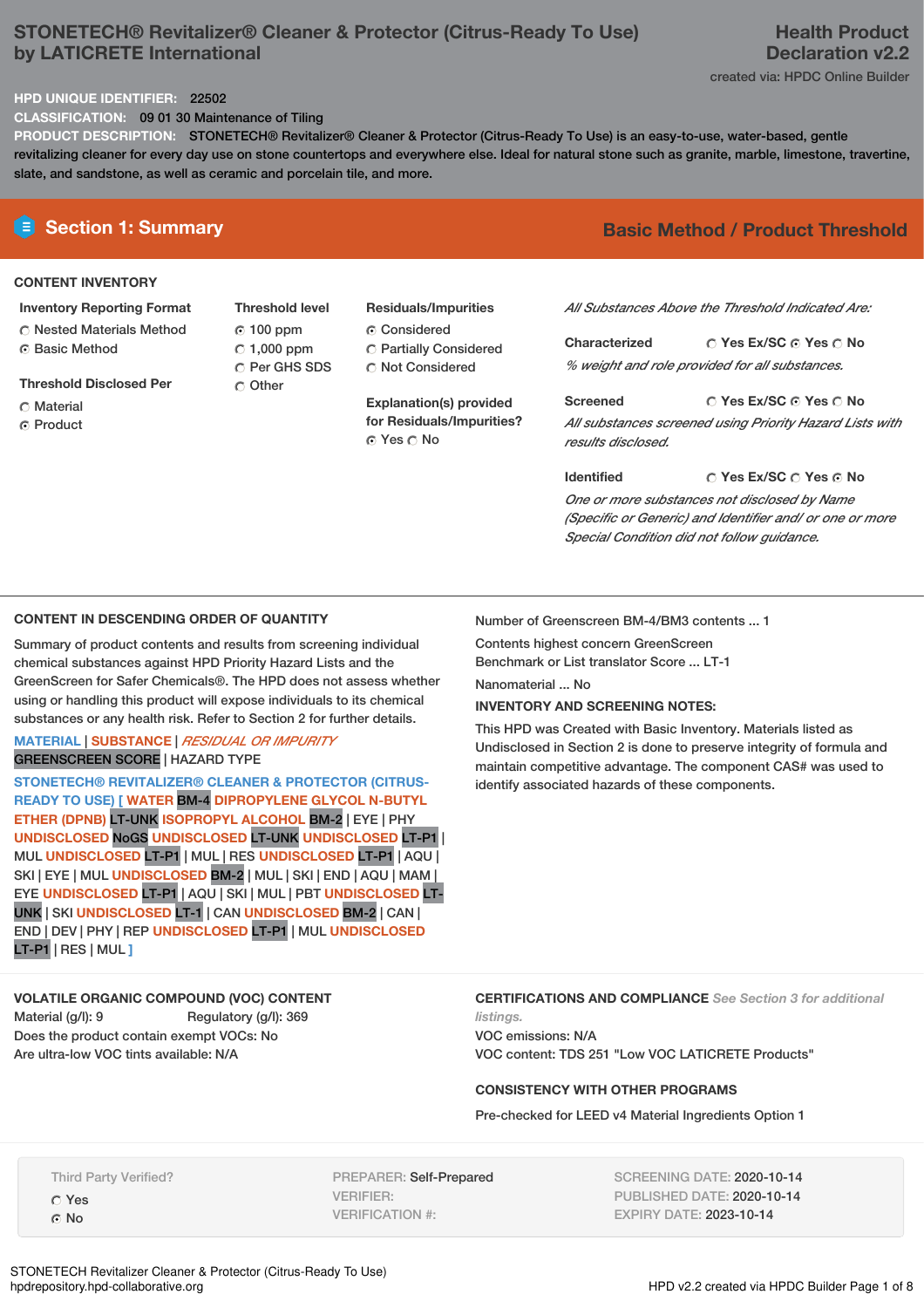This section lists contents in a product based on specific threshold(s) and reports detailed health information including hazards. This HPD uses the *inventory method indicated above, which is one of three possible methods:*

- *Basic Inventory method with Product-level threshold.*
- *Nested Material Inventory method with Product-level threshold*
- *Nested Material Inventory method with individual Material-level thresholds*

Definitions and requirements for the three inventory methods and requirements for each data field can be found in the HPD Open Standard version *2.2, available on the HPDC website at: [www.hpd-collaborative.org/hpd-2-2-standard](https://www.hpd-collaborative.org/hpd-2-2-standard)*

|                                                                                                                                                                         | <b>STONETECH® REVITALIZER® CLEANER &amp; PROTECTOR (CITRUS-READY TO USE)</b>                     |                                                                                                  |                                      |                                                |  |
|-------------------------------------------------------------------------------------------------------------------------------------------------------------------------|--------------------------------------------------------------------------------------------------|--------------------------------------------------------------------------------------------------|--------------------------------------|------------------------------------------------|--|
| RESIDUALS AND IMPURITIES CONSIDERED: Yes<br>PRODUCT THRESHOLD: 100 ppm                                                                                                  |                                                                                                  |                                                                                                  |                                      |                                                |  |
| RESIDUALS AND IMPURITIES NOTES: Residuals and impurities are measured by quantitative methods and are only displayed when they are<br>potentially greater than 100 ppm. |                                                                                                  |                                                                                                  |                                      |                                                |  |
|                                                                                                                                                                         | OTHER PRODUCT NOTES: See SDS at www.laticrete.com for occupational exposure information.         |                                                                                                  |                                      |                                                |  |
| <b>WATER</b>                                                                                                                                                            |                                                                                                  |                                                                                                  |                                      | ID: 7732-18-5                                  |  |
|                                                                                                                                                                         | HAZARD SCREENING METHOD: Pharos Chemical and Materials Library HAZARD SCREENING DATE: 2020-10-14 |                                                                                                  |                                      |                                                |  |
| $\%$ : 94.0000 - 98.0000                                                                                                                                                | <b>GS: BM-4</b>                                                                                  | <b>RC: None</b>                                                                                  | NANO: No                             | <b>SUBSTANCE ROLE: Diluent</b>                 |  |
| <b>HAZARD TYPE</b>                                                                                                                                                      | <b>AGENCY AND LIST TITLES</b>                                                                    | <b>WARNINGS</b>                                                                                  |                                      |                                                |  |
| None found                                                                                                                                                              |                                                                                                  |                                                                                                  |                                      | No warnings found on HPD Priority Hazard Lists |  |
|                                                                                                                                                                         | SUBSTANCE NOTES: The amount of this component may vary based on the plant of manufacture.        |                                                                                                  |                                      |                                                |  |
|                                                                                                                                                                         |                                                                                                  |                                                                                                  |                                      |                                                |  |
| <b>DIPROPYLENE GLYCOL N-BUTYL ETHER (DPNB)</b>                                                                                                                          |                                                                                                  |                                                                                                  |                                      | ID: 29911-28-2                                 |  |
|                                                                                                                                                                         |                                                                                                  | HAZARD SCREENING METHOD: Pharos Chemical and Materials Library HAZARD SCREENING DATE: 2020-10-14 |                                      |                                                |  |
| $\%: 0.5000 - 1.0000$                                                                                                                                                   | <b>GS: LT-UNK</b>                                                                                | RC: None                                                                                         | NANO: No                             | <b>SUBSTANCE ROLE: Solvent</b>                 |  |
| <b>HAZARD TYPE</b>                                                                                                                                                      | <b>AGENCY AND LIST TITLES</b>                                                                    | <b>WARNINGS</b>                                                                                  |                                      |                                                |  |
| None found                                                                                                                                                              |                                                                                                  |                                                                                                  |                                      | No warnings found on HPD Priority Hazard Lists |  |
|                                                                                                                                                                         | SUBSTANCE NOTES: The amount of this component may vary based on the plant of manufacture.        |                                                                                                  |                                      |                                                |  |
|                                                                                                                                                                         |                                                                                                  |                                                                                                  |                                      |                                                |  |
| <b>ISOPROPYL ALCOHOL</b>                                                                                                                                                |                                                                                                  |                                                                                                  |                                      | ID: 67-63-0                                    |  |
|                                                                                                                                                                         | HAZARD SCREENING METHOD: Pharos Chemical and Materials Library HAZARD SCREENING DATE: 2020-10-14 |                                                                                                  |                                      |                                                |  |
| %: $0.5000 - 1.0000$                                                                                                                                                    | GS: BM-2                                                                                         | RC: None                                                                                         | NANO: No                             | <b>SUBSTANCE ROLE: Solvent</b>                 |  |
| <b>HAZARD TYPE</b>                                                                                                                                                      | <b>AGENCY AND LIST TITLES</b>                                                                    | <b>WARNINGS</b>                                                                                  |                                      |                                                |  |
| <b>EYE IRRITATION</b>                                                                                                                                                   | EU - GHS (H-Statements)                                                                          |                                                                                                  | H319 - Causes serious eye irritation |                                                |  |
| PHYSICAL HAZARD (REACTIVE)                                                                                                                                              | EU - GHS (H-Statements)                                                                          |                                                                                                  |                                      | H225 - Highly flammable liquid and vapour      |  |
|                                                                                                                                                                         | SUBSTANCE NOTES: The amount of this component may vary based on the plant of manufacture.        |                                                                                                  |                                      |                                                |  |
|                                                                                                                                                                         |                                                                                                  |                                                                                                  |                                      |                                                |  |

**UNDISCLOSED**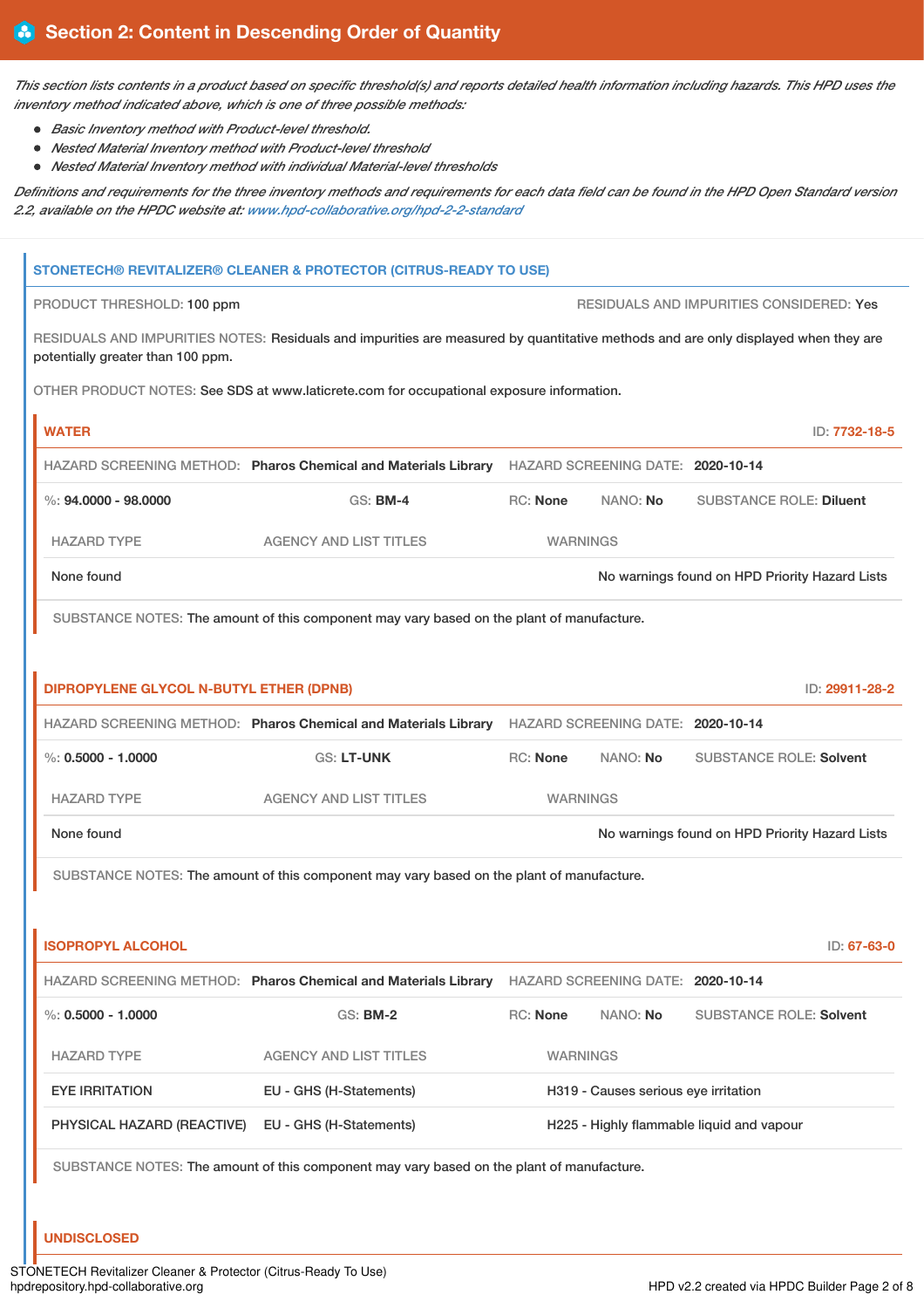|                        | HAZARD SCREENING METHOD: Pharos Chemical and Materials Library                                                                                                                                                                                                     |                 | HAZARD SCREENING DATE: 2020-10-14   |                                                |
|------------------------|--------------------------------------------------------------------------------------------------------------------------------------------------------------------------------------------------------------------------------------------------------------------|-----------------|-------------------------------------|------------------------------------------------|
| %: $0.1000 - 0.5000$   | <b>GS: NoGS</b>                                                                                                                                                                                                                                                    | <b>RC: None</b> | NANO: No                            | <b>SUBSTANCE ROLE: Coating</b>                 |
| <b>HAZARD TYPE</b>     | <b>AGENCY AND LIST TITLES</b>                                                                                                                                                                                                                                      | <b>WARNINGS</b> |                                     |                                                |
| None found             |                                                                                                                                                                                                                                                                    |                 |                                     | No warnings found on HPD Priority Hazard Lists |
| <b>UNDISCLOSED</b>     | SUBSTANCE NOTES: The amount of this component may vary based on the plant of manufacture. This product is shown as undisclosed to<br>preserve integrity of formula and maintain competitive advantage. The component CAS# was used to identify associated hazards. |                 |                                     |                                                |
|                        | HAZARD SCREENING METHOD: Pharos Chemical and Materials Library                                                                                                                                                                                                     |                 | HAZARD SCREENING DATE: 2020-10-14   |                                                |
| %: $0.0500 - 0.2500$   | <b>GS: LT-UNK</b>                                                                                                                                                                                                                                                  | <b>RC: None</b> | NANO: No                            | <b>SUBSTANCE ROLE: Detergent</b>               |
| <b>HAZARD TYPE</b>     | <b>AGENCY AND LIST TITLES</b>                                                                                                                                                                                                                                      | <b>WARNINGS</b> |                                     |                                                |
| None found             |                                                                                                                                                                                                                                                                    |                 |                                     | No warnings found on HPD Priority Hazard Lists |
|                        | SUBSTANCE NOTES: The amount of this component may vary based on the plant of manufacture. This product is shown as undisclosed to<br>preserve integrity of formula and maintain competitive advantage. The component CAS# was used to identify associated hazards. |                 |                                     |                                                |
| <b>UNDISCLOSED</b>     |                                                                                                                                                                                                                                                                    |                 |                                     |                                                |
|                        | HAZARD SCREENING METHOD: Pharos Chemical and Materials Library HAZARD SCREENING DATE: 2020-10-14                                                                                                                                                                   |                 |                                     |                                                |
| $\%$ : 0.0200 - 0.0500 | GS: LT-P1                                                                                                                                                                                                                                                          | <b>RC: None</b> | NANO: No                            | SUBSTANCE ROLE: Odor agent                     |
| <b>HAZARD TYPE</b>     | <b>AGENCY AND LIST TITLES</b>                                                                                                                                                                                                                                      | <b>WARNINGS</b> |                                     |                                                |
| <b>MULTIPLE</b>        | German FEA - Substances Hazardous to<br>Waters                                                                                                                                                                                                                     |                 | Class 2 - Hazard to Waters          |                                                |
|                        | SUBSTANCE NOTES: The amount of this component may vary based on the plant of manufacture. This product is shown as undisclosed to<br>preserve integrity of formula and maintain competitive advantage. The component CAS# was used to identify associated hazards. |                 |                                     |                                                |
| <b>UNDISCLOSED</b>     |                                                                                                                                                                                                                                                                    |                 |                                     |                                                |
|                        | HAZARD SCREENING METHOD: Pharos Chemical and Materials Library                                                                                                                                                                                                     |                 | HAZARD SCREENING DATE: 2020-10-14   |                                                |
| %: $0.0100 - 0.0500$   | <b>GS: LT-P1</b>                                                                                                                                                                                                                                                   | <b>RC: None</b> | NANO: No                            | SUBSTANCE ROLE: Detergent                      |
| <b>HAZARD TYPE</b>     | <b>AGENCY AND LIST TITLES</b>                                                                                                                                                                                                                                      | <b>WARNINGS</b> |                                     |                                                |
| <b>MULTIPLE</b>        | German FEA - Substances Hazardous to<br>Waters                                                                                                                                                                                                                     |                 | Class 2 - Hazard to Waters          |                                                |
| <b>RESPIRATORY</b>     | <b>AOEC - Asthmagens</b>                                                                                                                                                                                                                                           |                 | Asthmagen (Rs) - sensitizer-induced |                                                |
|                        | SUBSTANCE NOTES: The amount of this component may vary based on the plant of manufacture. This product is shown as undisclosed to<br>preserve integrity of formula and maintain competitive advantage. The component CAS# was used to identify associated hazards. |                 |                                     |                                                |
| <b>UNDISCLOSED</b>     |                                                                                                                                                                                                                                                                    |                 |                                     |                                                |
|                        | HAZARD SCREENING METHOD: Pharos Chemical and Materials Library                                                                                                                                                                                                     |                 | HAZARD SCREENING DATE: 2020-10-14   |                                                |
| $\%$ : 0.0050 - 0.0080 | GS: LT-P1                                                                                                                                                                                                                                                          | RC: None        | NANO: No                            | <b>SUBSTANCE ROLE: Biocide</b>                 |

STONETECH Revitalizer Cleaner & Protector (Citrus-Ready To Use) hpdrepository.hpd-collaborative.org HPD v2.2 created via HPDC Builder Page 3 of 8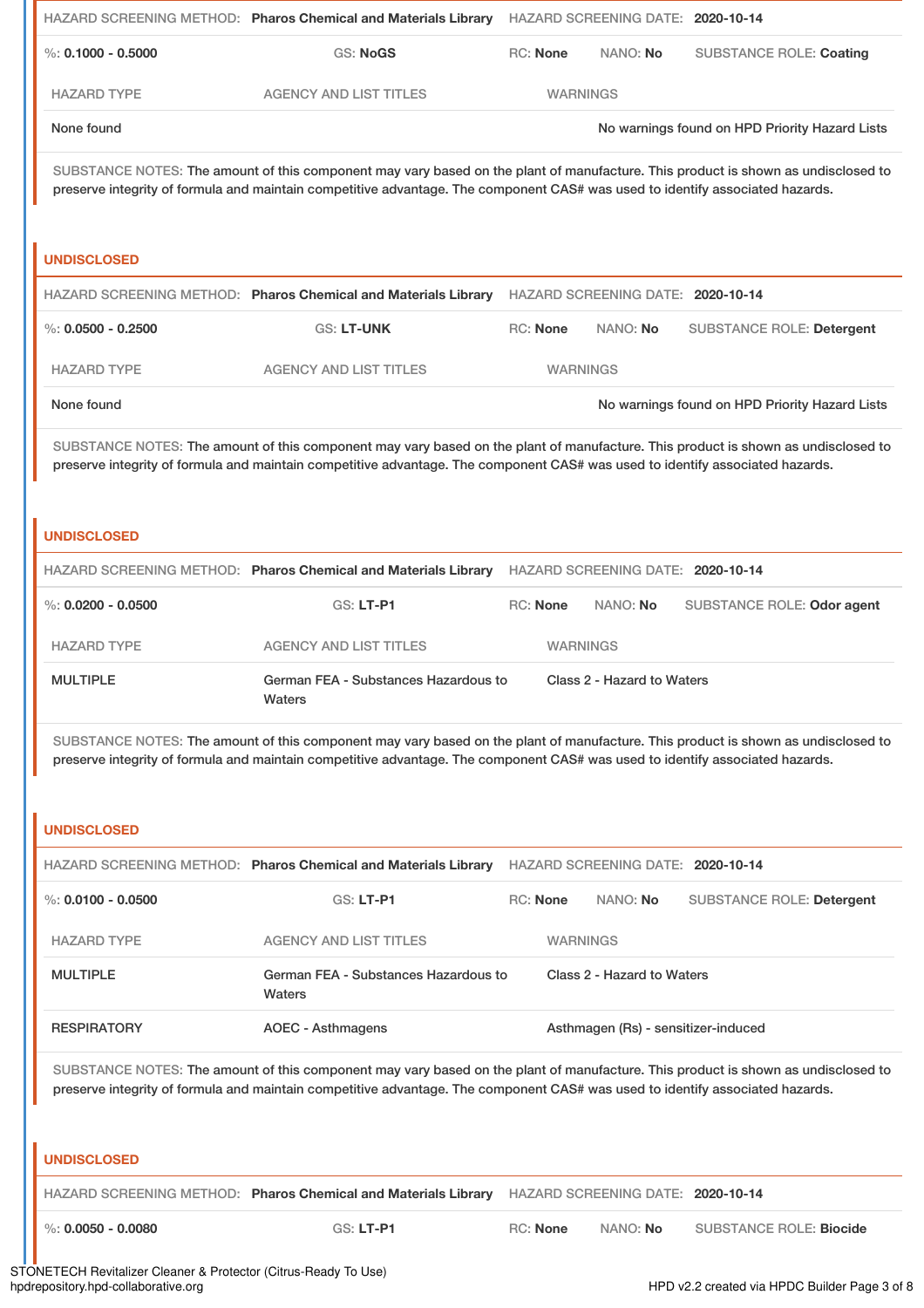| <b>HAZARD TYPE</b>     | <b>AGENCY AND LIST TITLES</b>                  | <b>WARNINGS</b>                                         |
|------------------------|------------------------------------------------|---------------------------------------------------------|
| <b>ACUTE AQUATIC</b>   | EU - GHS (H-Statements)                        | H400 - Very toxic to aquatic life                       |
| <b>SKIN IRRITATION</b> | EU - GHS (H-Statements)                        | H315 - Causes skin irritation                           |
| <b>SKIN SENSITIZE</b>  | EU - GHS (H-Statements)                        | H317 - May cause an allergic skin reaction              |
| <b>EYE IRRITATION</b>  | EU - GHS (H-Statements)                        | H318 - Causes serious eye damage                        |
| <b>MULTIPLE</b>        | German FEA - Substances Hazardous to<br>Waters | Class 2 - Hazard to Waters                              |
| <b>SKIN SENSITIZE</b>  | <b>MAK</b>                                     | Sensitizing Substance Sh - Danger of skin sensitization |

SUBSTANCE NOTES: The amount of this component may vary based on the plant of manufacture. This product is shown as undisclosed to preserve integrity of formula and maintain competitive advantage. The component CAS# was used to identify associated hazards.

# **UNDISCLOSED**

|                        | HAZARD SCREENING METHOD: Pharos Chemical and Materials Library HAZARD SCREENING DATE: 2020-10-14 |                                   |                 |                                      |                                                             |
|------------------------|--------------------------------------------------------------------------------------------------|-----------------------------------|-----------------|--------------------------------------|-------------------------------------------------------------|
| %: $0.0050 - 0.0200$   | <b>GS: BM-2</b>                                                                                  |                                   | <b>RC:</b> None | NANO: No                             | <b>SUBSTANCE ROLE: Biocide</b>                              |
| <b>HAZARD TYPE</b>     | <b>AGENCY AND LIST TITLES</b>                                                                    |                                   | <b>WARNINGS</b> |                                      |                                                             |
| <b>MULTIPLE</b>        | German FEA - Substances Hazardous to<br>Waters                                                   |                                   |                 | Class 3 - Severe Hazard to Waters    |                                                             |
| <b>SKIN SENSITIZE</b>  | <b>MAK</b>                                                                                       |                                   |                 |                                      | Sensitizing Substance Sh - Danger of skin sensitization     |
| <b>ENDOCRINE</b>       | <b>TEDX</b> - Potential Endocrine Disruptors                                                     |                                   |                 | <b>Potential Endocrine Disruptor</b> |                                                             |
| <b>ACUTE AQUATIC</b>   | EU - GHS (H-Statements)                                                                          | H400 - Very toxic to aquatic life |                 |                                      |                                                             |
| <b>CHRON AQUATIC</b>   | EU - GHS (H-Statements)                                                                          |                                   |                 |                                      | H410 - Very toxic to aquatic life with long lasting effects |
| <b>MAMMALIAN</b>       | EU - GHS (H-Statements)                                                                          |                                   |                 | H301 - Toxic if swallowed            |                                                             |
| <b>MAMMALIAN</b>       | EU - GHS (H-Statements)                                                                          |                                   |                 | H311 - Toxic in contact with skin    |                                                             |
| <b>SKIN IRRITATION</b> | EU - GHS (H-Statements)                                                                          |                                   |                 |                                      | H314 - Causes severe skin burns and eye damage              |
| <b>SKIN SENSITIZE</b>  | EU - GHS (H-Statements)                                                                          |                                   |                 |                                      | H317 - May cause an allergic skin reaction                  |
| <b>EYE IRRITATION</b>  | EU - GHS (H-Statements)                                                                          |                                   |                 | H318 - Causes serious eye damage     |                                                             |
| <b>MAMMALIAN</b>       | EU - GHS (H-Statements)                                                                          |                                   |                 | H330 - Fatal if inhaled              |                                                             |

SUBSTANCE NOTES: The amount of this component may vary based on the plant of manufacture. This product is shown as undisclosed to preserve integrity of formula and maintain competitive advantage. The component CAS# was used to identify associated hazards.

# **UNDISCLOSED**

|  | HAZARD SCREENING METHOD: Pharos Chemical and Materials Library HAZARD SCREENING DATE: 2020-10-14 |  |  |
|--|--------------------------------------------------------------------------------------------------|--|--|
|--|--------------------------------------------------------------------------------------------------|--|--|

%: **0.0050 - 0.0250** GS: **LT-P1** RC: **None** NANO: **No** SUBSTANCE ROLE: **Degreaser**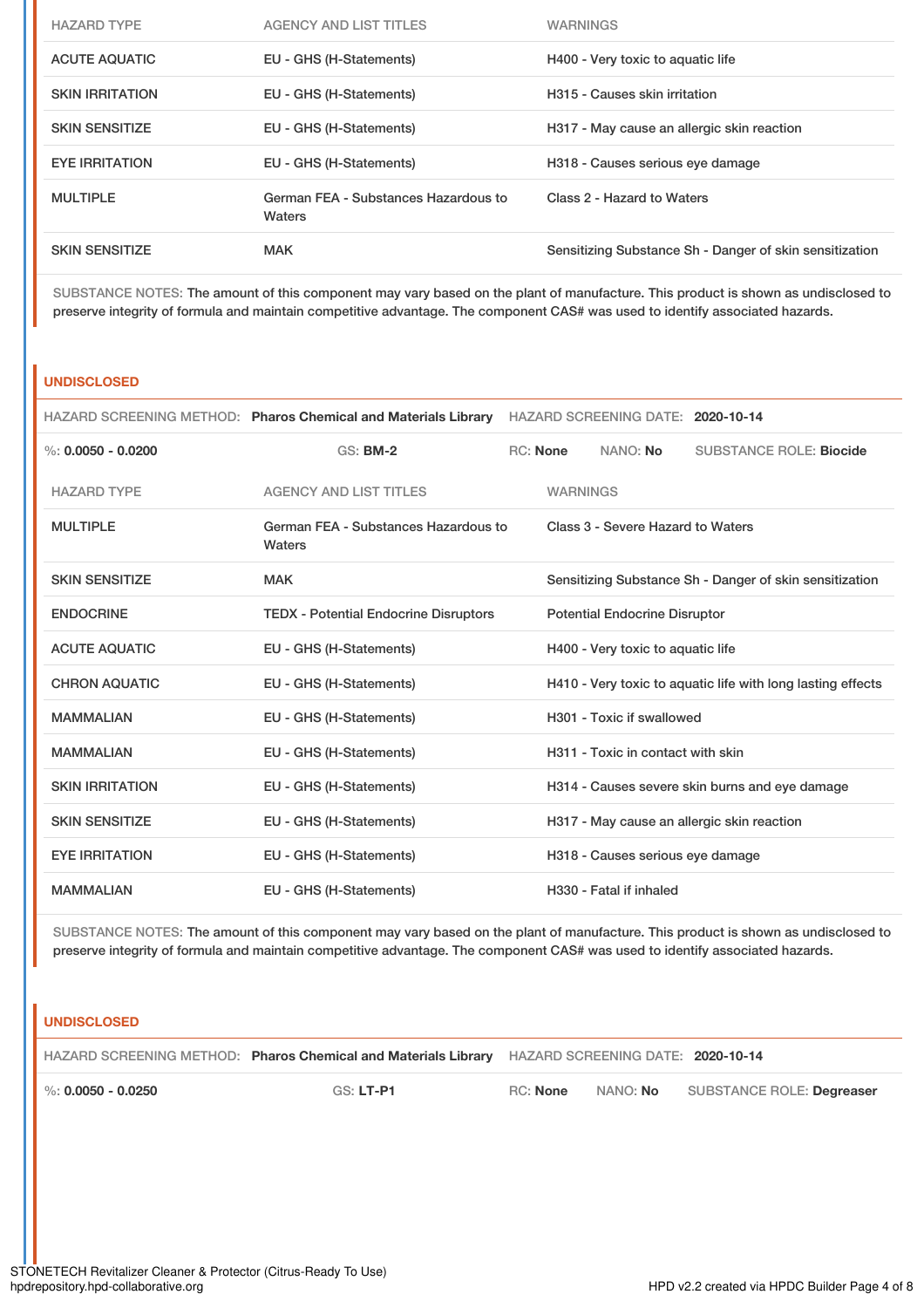| <b>HAZARD TYPE</b>     | AGENCY AND LIST TITLES                              | <b>WARNINGS</b>                                             |
|------------------------|-----------------------------------------------------|-------------------------------------------------------------|
| <b>ACUTE AQUATIC</b>   | EU - GHS (H-Statements)                             | H400 - Very toxic to aquatic life                           |
| <b>CHRON AQUATIC</b>   | EU - GHS (H-Statements)                             | H410 - Very toxic to aquatic life with long lasting effects |
| <b>SKIN IRRITATION</b> | EU - GHS (H-Statements)                             | H315 - Causes skin irritation                               |
| <b>SKIN SENSITIZE</b>  | EU - GHS (H-Statements)                             | H317 - May cause an allergic skin reaction                  |
| <b>MULTIPLE</b>        | German FEA - Substances Hazardous to<br>Waters      | Class 3 - Severe Hazard to Waters                           |
| <b>SKIN SENSITIZE</b>  | <b>MAK</b>                                          | Sensitizing Substance Sh - Danger of skin sensitization     |
| <b>PBT</b>             | OSPAR - Priority PBTs & EDs & equivalent<br>concern | PBT - Substance of Possible Concern                         |

SUBSTANCE NOTES: The amount of this component may vary based on the plant of manufacture. This product is shown as undisclosed to preserve integrity of formula and maintain competitive advantage. The component CAS# was used to identify associated hazards.

# **UNDISCLOSED**

|                        | HAZARD SCREENING METHOD: Pharos Chemical and Materials Library | HAZARD SCREENING DATE: 2020-10-14 |          |                                            |  |  |
|------------------------|----------------------------------------------------------------|-----------------------------------|----------|--------------------------------------------|--|--|
| %: $0.0050 - 0.0200$   | <b>GS: LT-UNK</b>                                              | <b>RC:</b> None                   | NANO: No | SUBSTANCE ROLE: Odor agent                 |  |  |
| <b>HAZARD TYPE</b>     | AGENCY AND LIST TITLES                                         | <b>WARNINGS</b>                   |          |                                            |  |  |
| <b>SKIN IRRITATION</b> | EU - GHS (H-Statements)                                        | H315 - Causes skin irritation     |          |                                            |  |  |
| <b>SKIN SENSITIZE</b>  | EU - GHS (H-Statements)                                        |                                   |          | H317 - May cause an allergic skin reaction |  |  |

SUBSTANCE NOTES: The amount of this component may vary based on the plant of manufacture. This product is shown as undisclosed to preserve integrity of formula and maintain competitive advantage. The component CAS# was used to identify associated hazards.

# **UNDISCLOSED**

|                        | HAZARD SCREENING METHOD: Pharos Chemical and Materials Library |                                            | HAZARD SCREENING DATE: 2020-10-14 |                                |
|------------------------|----------------------------------------------------------------|--------------------------------------------|-----------------------------------|--------------------------------|
| $\%$ : 0.0025 - 0.0050 | $GS: LT-1$                                                     | RC: None                                   | NANO: No                          | <b>SUBSTANCE ROLE: Solvent</b> |
| <b>HAZARD TYPE</b>     | AGENCY AND LIST TITLES                                         | <b>WARNINGS</b>                            |                                   |                                |
| <b>CANCER</b>          | <b>IARC</b>                                                    | Group 2b - Possibly carcinogenic to humans |                                   |                                |
| <b>CANCER</b>          | CA EPA - Prop 65                                               | Carcinogen                                 |                                   |                                |

SUBSTANCE NOTES: The amount of this component may vary based on the plant of manufacture. This product is shown as undisclosed to preserve integrity of formula and maintain competitive advantage. The component CAS# was used to identify associated hazards.

#### **UNDISCLOSED**

|                              | HAZARD SCREENING METHOD: Pharos Chemical and Materials Library HAZARD SCREENING DATE: 2020-10-14 |          |          |                         |
|------------------------------|--------------------------------------------------------------------------------------------------|----------|----------|-------------------------|
| $\,$ %: 0.0010 - 0.0100 $\,$ | $GS:$ BM-2                                                                                       | RC: None | NANO: No | SUBSTANCE ROLE: Solvent |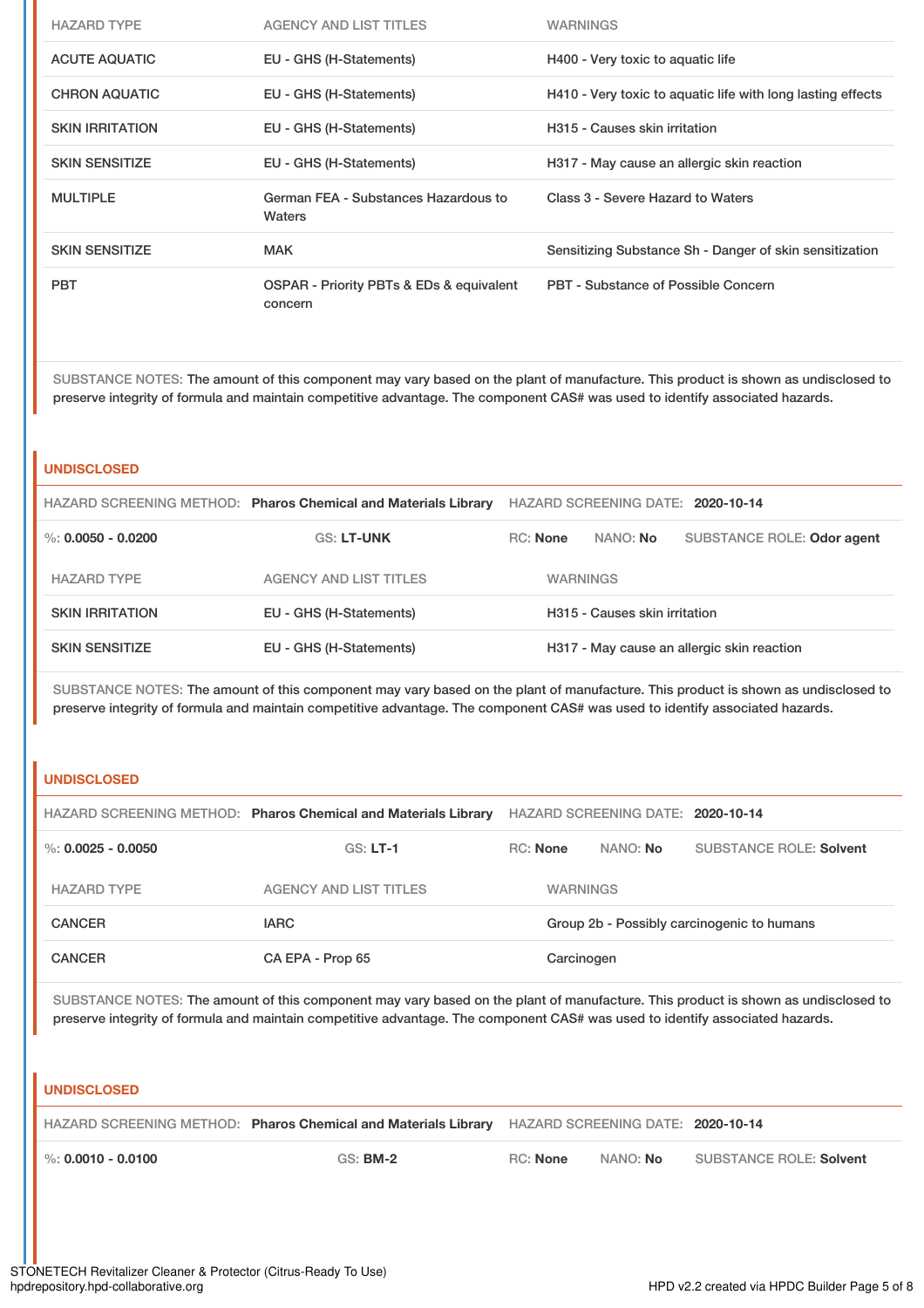| <b>HAZARD TYPE</b>         | <b>AGENCY AND LIST TITLES</b>                | <b>WARNINGS</b>                                                                         |
|----------------------------|----------------------------------------------|-----------------------------------------------------------------------------------------|
| <b>CANCER</b>              | <b>IARC</b>                                  | Group 1 - Agent is Carcinogenic to humans                                               |
| <b>CANCER</b>              | CA EPA - Prop 65                             | Carcinogen - specific to chemical form or exposure<br>route                             |
| <b>ENDOCRINE</b>           | <b>TEDX</b> - Potential Endocrine Disruptors | <b>Potential Endocrine Disruptor</b>                                                    |
| <b>CANCER</b>              | <b>MAK</b>                                   | Carcinogen Group 5 - Genotoxic carcinogen with very<br>slight risk under MAK/BAT levels |
| <b>DEVELOPMENTAL</b>       | CA EPA - Prop 65                             | Developmental - specific to chemical form or exposure<br>route                          |
| PHYSICAL HAZARD (REACTIVE) | EU - GHS (H-Statements)                      | H225 - Highly flammable liquid and vapour                                               |
| <b>CANCER</b>              | GHS - Japan                                  | Carcinogenicity - Category 1A [H350]                                                    |
| <b>REPRODUCTIVE</b>        | GHS - Japan                                  | Toxic to reproduction - Category 1A [H360]                                              |

SUBSTANCE NOTES: The amount of this component may vary based on the plant of manufacture. This product is shown as undisclosed to preserve integrity of formula and maintain competitive advantage. The component CAS# was used to identify associated hazards.

## **UNDISCLOSED**

|                    | HAZARD SCREENING METHOD: Pharos Chemical and Materials Library |                                   | HAZARD SCREENING DATE: 2020-10-14 |                         |
|--------------------|----------------------------------------------------------------|-----------------------------------|-----------------------------------|-------------------------|
| %: 0.0005 - 0.0100 | GS: LT-P1                                                      | RC: None<br>NANO: No              |                                   | SUBSTANCE ROLE: Solvent |
| <b>HAZARD TYPE</b> | AGENCY AND LIST TITLES                                         | <b>WARNINGS</b>                   |                                   |                         |
| <b>MULTIPLE</b>    | German FEA - Substances Hazardous to<br>Waters                 | Class 3 - Severe Hazard to Waters |                                   |                         |

SUBSTANCE NOTES: The amount of this component may vary based on the plant of manufacture. This product is shown as undisclosed to preserve integrity of formula and maintain competitive advantage. The component CAS# was used to identify associated hazards.

### **UNDISCLOSED**

|                      | HAZARD SCREENING METHOD: Pharos Chemical and Materials Library |                                     |                 | HAZARD SCREENING DATE: 2020-10-14 |                                |
|----------------------|----------------------------------------------------------------|-------------------------------------|-----------------|-----------------------------------|--------------------------------|
| %: $0.0005 - 0.0100$ | $GS: LT-PI$                                                    | RC: None                            |                 | NANO: No                          | <b>SUBSTANCE ROLE: Solvent</b> |
| <b>HAZARD TYPE</b>   | AGENCY AND LIST TITLES                                         |                                     | <b>WARNINGS</b> |                                   |                                |
| <b>RESPIRATORY</b>   | AOEC - Asthmagens                                              | Asthmagen (Rs) - sensitizer-induced |                 |                                   |                                |
| <b>MULTIPLE</b>      | German FEA - Substances Hazardous to<br>Waters                 |                                     |                 | Class 2 - Hazard to Waters        |                                |

SUBSTANCE NOTES: The amount of this component may vary based on the plant of manufacture. This product is shown as undisclosed to preserve integrity of formula and maintain competitive advantage. The component CAS# was used to identify associated hazards.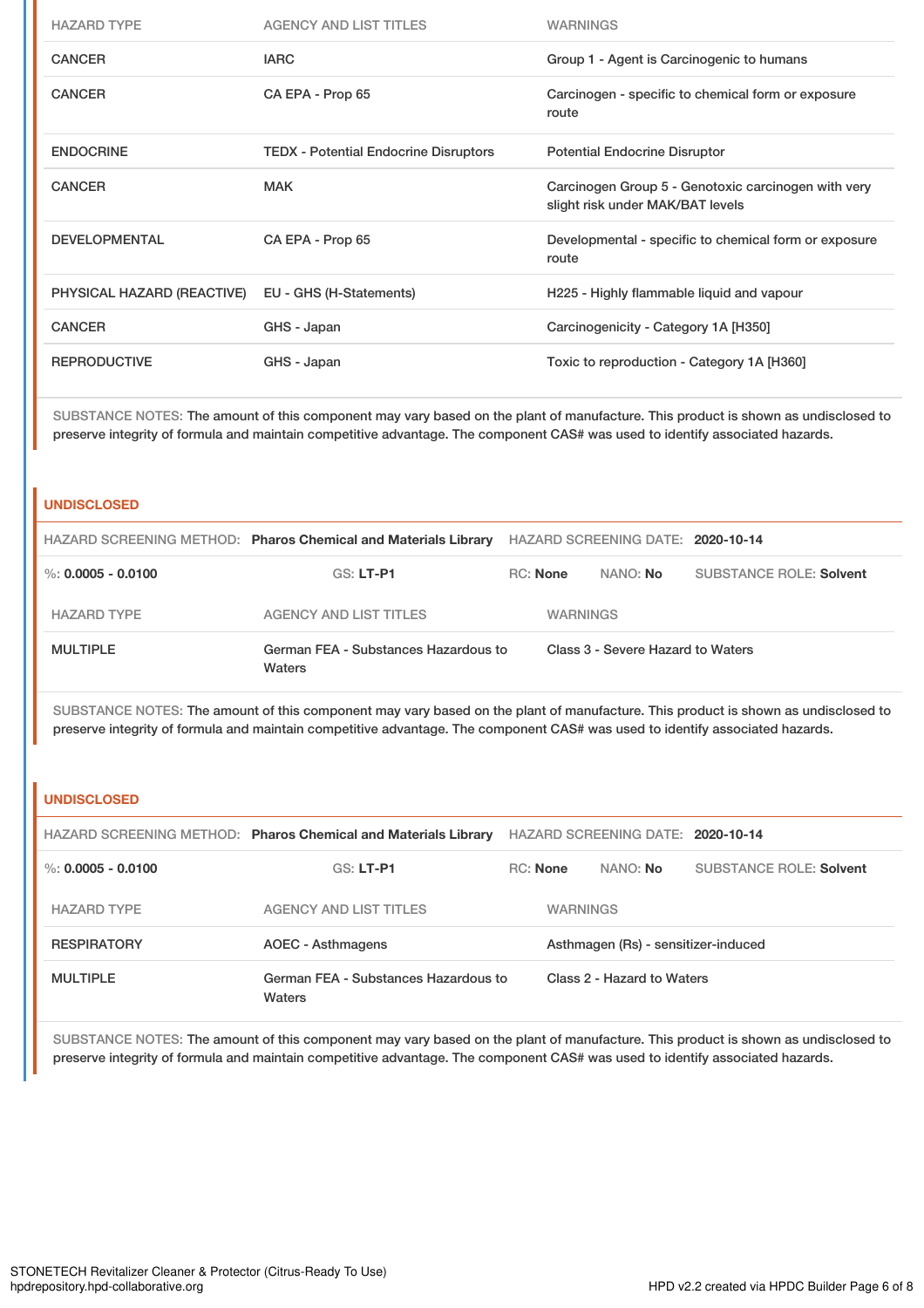This section lists applicable certification and standards compliance information for VOC emissions and VOC content. Other types of health or *environmental performance testing or certifications completed for the product may be provided.*

| <b>VOC EMISSIONS</b>                                                                                                                            | N/A                                         |                     |                                    |
|-------------------------------------------------------------------------------------------------------------------------------------------------|---------------------------------------------|---------------------|------------------------------------|
| CERTIFYING PARTY: Self-declared<br>APPLICABLE FACILITIES: Applies to All Facilities.<br><b>CERTIFICATE URL:</b>                                 | ISSUE DATE: 2020-10- EXPIRY DATE:<br>14     |                     | <b>CERTIFIER OR LAB: LATICRETE</b> |
| CERTIFICATION AND COMPLIANCE NOTES: STONETECH® Revitalizer® Cleaner & Protector (Citrus-Ready To Use) has not been tested for VOC<br>emissions. |                                             |                     |                                    |
| <b>VOC CONTENT</b>                                                                                                                              | <b>TDS 251 "Low VOC LATICRETE Products"</b> |                     |                                    |
| CERTIFYING PARTY: Self-declared                                                                                                                 | <b>ISSUE DATE: 2020-10-</b>                 | <b>EXPIRY DATE:</b> | <b>CERTIFIER OR LAB: LATICRETE</b> |

APPLICABLE FACILITIES: Applies to All Facilities. CERTIFICATE URL:

CERTIFICATION AND COMPLIANCE NOTES: There are no guidelines for maximum VOC content for cleaners in LEED v4.1. Please take note of the VOC content as stated in Section 1: VOLATILE ORGANIC COMPOUND (VOC) CONTENT. The Consumer Product VOC is 0.9%.

13

# **Section 4: Accessories**

This section lists related products or materials that the manufacturer requires or recommends for installation (such as adhesives or fasteners), maintenance, cleaning, or operations. For information relating to the contents of these related products, refer to their applicable Health Product *Declarations, if available.*

No accessories are required for this product.

# **Section 5: General Notes**

STONETECH® Revitalizer® Cleaner & Protector (Citrus-Ready To Use) meets the Living Building Challenge v4.0 requirement that the product does not contain any of the Red Listed Materials or Chemicals. Specifically, STONETECH Revitalizer Cleaner & Protector (Citrus-Ready To Use) does not contain the following: Antimicrobials (marketed with a health claim) •Alkylphenols and related compounds •Asbestos •Bisphenol A (BPA) and structural analogues •California Banned Solvents •Chlorinated Polymers, including Chlorinated polyethylene (CPE), Chlorinated Polyvinyl Chloride (CPVC), Chloroprene (neoprene monomer), Chlorosulfonated polyethylene (CSPE), Polyvinylidiene chloride (PVDC), and Polyvinyl Chloride (PVC) •Chlorobenzenes •Chlorofluorocarbons (CFCs) & Hydrochlorofluorocarbons (HCFCs) •Formaldehyde (added) • Monomeric, polymeric and organophosphate halogenated flame retardants (HFRs) •Organotin Compounds •Perfluorinated Compounds (PFCs) •Phthalates (orthophthalates) •Polychlorinated Biphenyls (PCBs) •Polycyclic Aromatic Hydrocarbons (PAH) •Short-Chain and Medium-Chain Chlorinated Paraffins •Toxic Heavy Metals - Arsenic, Cadmium, Chromium, Lead (added), and Mercury •Wood treatments containing Creosote, Arsenic or Pentachlorophenol. See Section 1 for Volatile Organic Compounds (VOC) (wet applied products) information. Consumer product VOC is 0.9%.